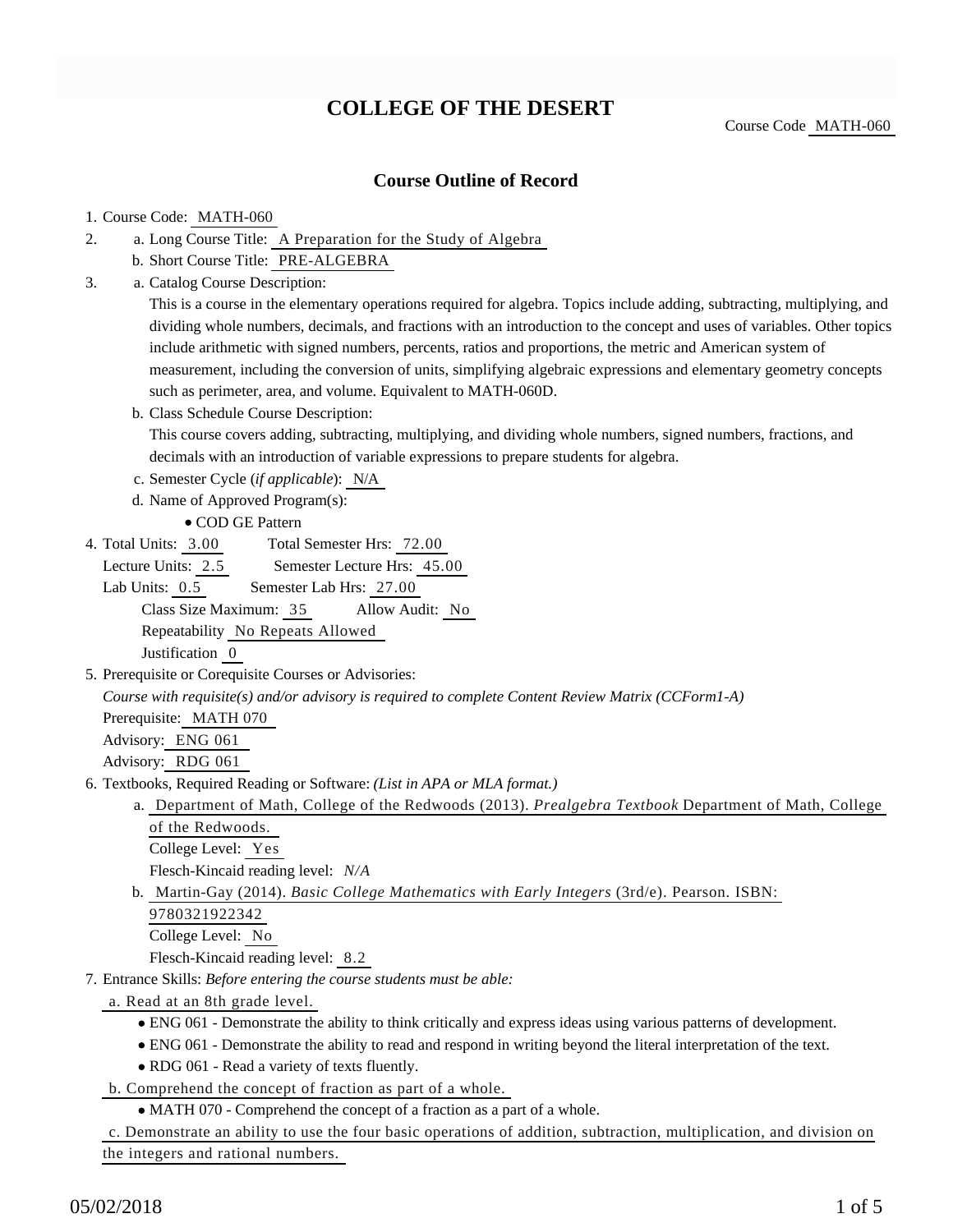- MATH 070 Compute using the four basic operations of addition, subtraction, multiplication, and division on the whole numbers, mixed numbers, integers, and fractions.
- d. Comprehend and compute with natural number exponents.
	- MATH 070 Compute the value of expressions containing natural number exponents.
- e. Reduce fractions to lowest terms and convert between improper fractions and mixed numbers.
	- MATH 070 Convert between improper fractions and mixed numbers.
- 8. Course Content and Scope:

#### Lecture:

- 1. A review of addition, subtraction, multiplication, and division of rational numbers in fraction form.
- 2. A review of natural number exponents and the order of operations.
- 3. A review of methods of finding the least common multiple using prime factorizations.
- 4. Decimal notation and place value, including comparing, ordering, estimating, and rounding decimals.
- 5. Addition, subtraction, multiplication and division of decimals.
- 6. Converting between decimals and fractions.
- 7. Ratios and the concept of proportions, including solving proportion problems.
- 8. Percents, converting between percents, fractions, and decimals, and solving percent problems using an equation or a proportion.
- American and metric measurement units of length, volume, and weight, including conversion within 9. and between systems.
- 10. Perimeter and area of basic geometric figures such as rectangles, squares, triangles, and circles and figures that can be broken down into two or more of these.
- 11. Square roots and the Pythagorean Theorem.
- 12. Volume of basic geometric solids such as a rectangular solid, cylinder, and cone.
- 13. The concept of a variable.
- 14. Translating statements into the language of algebra.
- 15. Simplifying algebraic expressions; the use of the commutative, associative and distributive properties and the order of operations.
- 16. Rules of natural number exponents involving variables.
- 17. Add, subtract, multiply and divide rational expressions whose numerator and denominator are monomial.
- 18. Evaluate algebraic expressions for rational values of variables.
- 19. Applications involving these concepts and skills.

Lab: *(if the "Lab Hours" is greater than zero this is required)*

- 1. Participate in discussion of lectured material through question and answer format to improve understanding of new concepts.
- 2. Participate in skill lab by working on either paper or web based worksheets to practice skills learned in lectures.
- 3. Receive academic assistant from instructor, ISAs and tutors on individual basis.

#### 9. Course Student Learning Outcomes:

1. Demonstrate number sense, which is characterized by the ability to judge relative sizes of numbers, perform computations with numbers in different representations, and assess the reasonableness of results.

 $2^{\circ}$ 

Apply algebraic principles and deductive reasoning to perform computations with symbolic expressions.

#### 3.

Use the information obtained in application problems to estimate a reasonable solution, identify and execute methods of solution that involve arithmetic and algebraic computations, and evaluate the reasonableness of resultsincluding the use of proportional reasoning.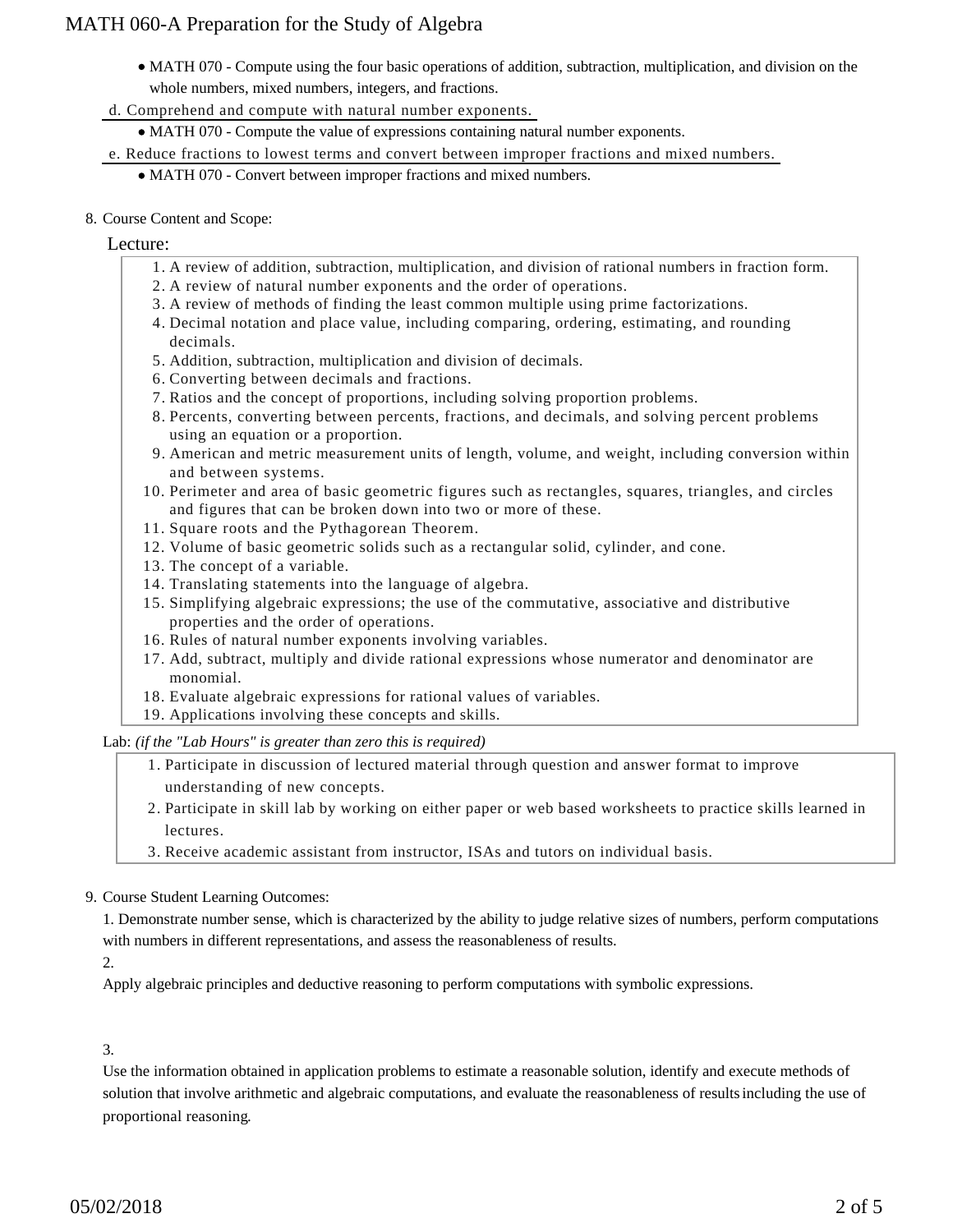10. Course Objectives: Upon completion of this course, students will be able to:

a. Compute using the four basic operations of addition, subtraction, multiplication, and division on the rational numbers in both fraction and decimal form.

- b. Apply the basic operations to solve application problems that involve whole numbers, integers, and rational numbers.
- c. Apply the order of operations to simplify expressions involving several operations using rational numbers.
- d. Use rounding and estimation to solve problems involving rational numbers.
- e. Employ decimal notation and place value to compare, order, and round numbers.
- f. Use the concept of ratio to determine the solution to a proportion problem.
- g. Apply methods of conversion between percents, decimals, and fractions.
- h. Determine the solution to equations involving percents by deductive reasoning.
- i. Recognize and convert between units of measurements in the American and metric systems.
- j. Use unit measure appropriately in applications.
- k. Use concepts and formulas from geometry.
- l. Compute square roots and use the Pythagorean Theorem to solve simple right triangles.
- m. Locate rational numbers on the real number line.
- n. Understand the concept of a variable and how a variable can be used to represent an unknown quantity.
- o. Distinguish between various subsets of the rational numbers including natural numbers, whole numbers, and integers.
- p. Apply the commutative, associative, distributive, inverse and identity properties to simplify algebraic expressions.
- q. Use the properties of natural number exponents to simplify algebraic expressions.

r. Evaluate an algebraic expression via substitution of rational numbers and determine if a given value is a solution to an algebraic equation

s. Explain the concepts of terms, factors, variable and coefficient.

11. Methods of Instruction: *(Integration: Elements should validate parallel course outline elements)* 

- a. Collaborative/Team
- b. Discussion
- c. Laboratory
- d. Lecture
- e. Participation
- f. Role Playing
- 12. Assignments: (List samples of specific activities/assignments students are expected to complete both in and outside of class.) In Class Hours: 72.00

Outside Class Hours: 90.00

- a. Out-of-class Assignments
	- 1. Reading textbook and supplementary assignments.
	- 2. Completing daily assigned homework and complete pretests.
- b. In-class Assignments
	- 1. Attending classroom lectures and taking notes.
	- 2. Attend and participate in labs.
	- Participate in discussion groups to review, analyze, diagnose, and evaluate various methods of solution used 3. on homework.
	- Complete examinations involving problems that require the application of studied principles and skills to 4. new situations as well as problems that mimic those done on homework and in class..

13. Methods of Evaluating Student Progress: The student will demonstrate proficiency by:

• Other

a. Performance on regularly assigned homework assignments, pretests in their discussion group. b. Attendance in laboratory component of class for the required 27 hours per term. c. Performance on examinations in their discussion group. d. Performance on a comprehensive final examination.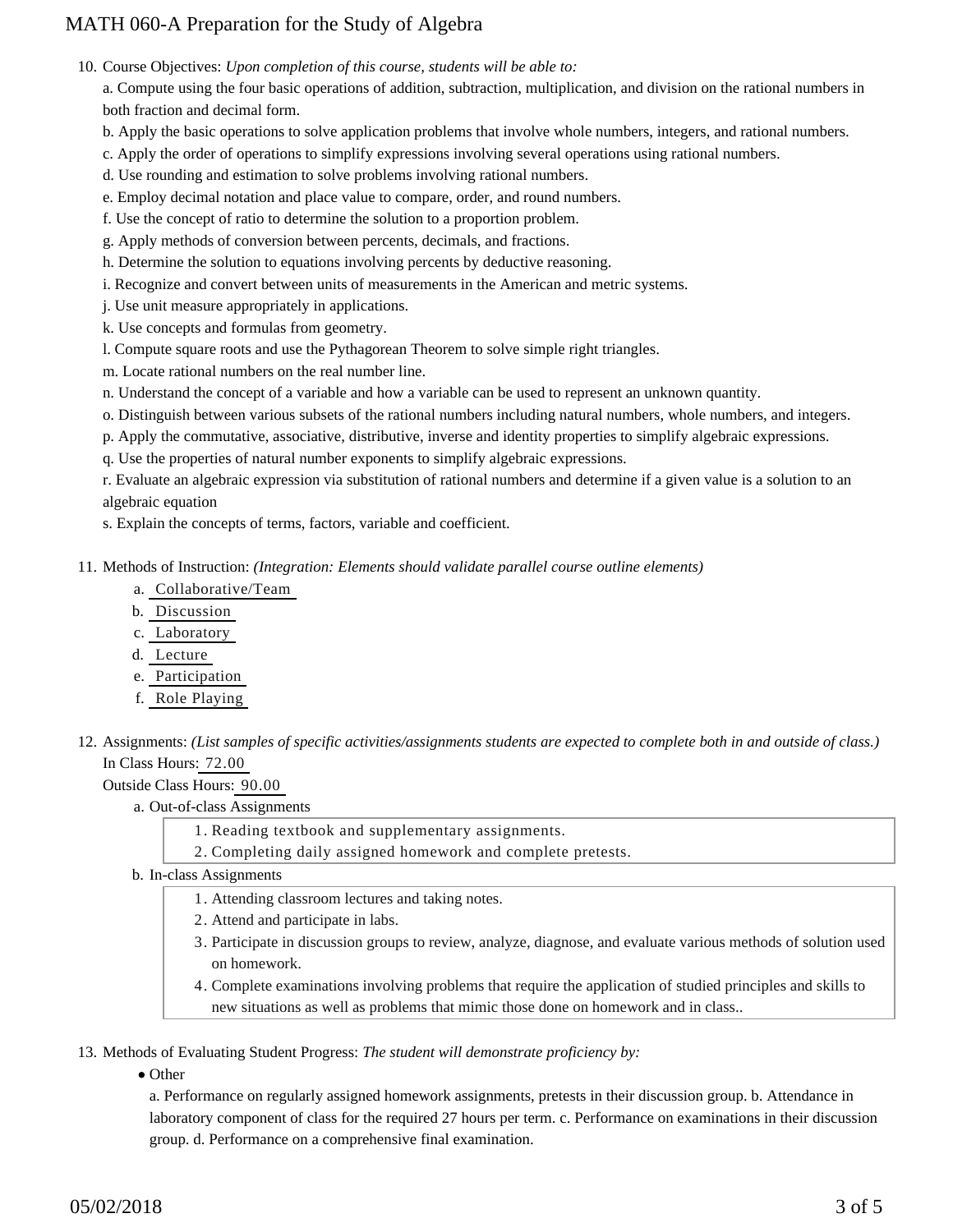14. Methods of Evaluating: Additional Assessment Information:

| 15. Need/Purpose/Rationale -- All courses must meet one or more CCC missions.                                                                                                                                                                                                                                                                                                                                                                                          |                                                                                                                                                                                                                                                                                   |                                                         |                      |                      |                     |  |
|------------------------------------------------------------------------------------------------------------------------------------------------------------------------------------------------------------------------------------------------------------------------------------------------------------------------------------------------------------------------------------------------------------------------------------------------------------------------|-----------------------------------------------------------------------------------------------------------------------------------------------------------------------------------------------------------------------------------------------------------------------------------|---------------------------------------------------------|----------------------|----------------------|---------------------|--|
| PO-GE C4.b - Language & Rationality (Communication & Analytical Thinking)                                                                                                                                                                                                                                                                                                                                                                                              |                                                                                                                                                                                                                                                                                   |                                                         |                      |                      |                     |  |
|                                                                                                                                                                                                                                                                                                                                                                                                                                                                        | Gather, assess, and interpret relevant information.<br>Apply logical and critical thinking to solve problems; explain conclusions; and evaluate, support, or critique the<br>thinking of others.                                                                                  |                                                         |                      |                      |                     |  |
|                                                                                                                                                                                                                                                                                                                                                                                                                                                                        |                                                                                                                                                                                                                                                                                   |                                                         |                      |                      |                     |  |
|                                                                                                                                                                                                                                                                                                                                                                                                                                                                        |                                                                                                                                                                                                                                                                                   |                                                         |                      |                      |                     |  |
|                                                                                                                                                                                                                                                                                                                                                                                                                                                                        | IO - Scientific Inquiry                                                                                                                                                                                                                                                           |                                                         |                      |                      |                     |  |
|                                                                                                                                                                                                                                                                                                                                                                                                                                                                        | Analyze quantitative and qualitative information to make decisions, judgments, and pose questions.<br>IO - Global Citizenship - Scientific & Technological Literacy<br>Utilize quantitative expression in a variety of contexts. These would include units of measurement, visual |                                                         |                      |                      |                     |  |
|                                                                                                                                                                                                                                                                                                                                                                                                                                                                        |                                                                                                                                                                                                                                                                                   |                                                         |                      |                      |                     |  |
|                                                                                                                                                                                                                                                                                                                                                                                                                                                                        |                                                                                                                                                                                                                                                                                   |                                                         |                      |                      |                     |  |
| representations, and scales and distributions.                                                                                                                                                                                                                                                                                                                                                                                                                         |                                                                                                                                                                                                                                                                                   |                                                         |                      |                      |                     |  |
|                                                                                                                                                                                                                                                                                                                                                                                                                                                                        | Synthesize, interpret, and infer, utilizing information, data, and experience to solve problems, innovate, and                                                                                                                                                                    |                                                         |                      |                      |                     |  |
| explore solutions.                                                                                                                                                                                                                                                                                                                                                                                                                                                     |                                                                                                                                                                                                                                                                                   |                                                         |                      |                      |                     |  |
|                                                                                                                                                                                                                                                                                                                                                                                                                                                                        | 16. Comparable Transfer Course                                                                                                                                                                                                                                                    |                                                         |                      |                      |                     |  |
|                                                                                                                                                                                                                                                                                                                                                                                                                                                                        | <b>University System</b>                                                                                                                                                                                                                                                          | <b>Campus</b>                                           | <b>Course Number</b> | <b>Course Title</b>  | <b>Catalog Year</b> |  |
|                                                                                                                                                                                                                                                                                                                                                                                                                                                                        |                                                                                                                                                                                                                                                                                   |                                                         |                      |                      |                     |  |
|                                                                                                                                                                                                                                                                                                                                                                                                                                                                        | 17. Special Materials and/or Equipment Required of Students:                                                                                                                                                                                                                      |                                                         |                      |                      |                     |  |
|                                                                                                                                                                                                                                                                                                                                                                                                                                                                        |                                                                                                                                                                                                                                                                                   |                                                         |                      |                      |                     |  |
|                                                                                                                                                                                                                                                                                                                                                                                                                                                                        | <sup>18.</sup> Materials Fees:<br>Required Material?                                                                                                                                                                                                                              |                                                         |                      |                      |                     |  |
|                                                                                                                                                                                                                                                                                                                                                                                                                                                                        | <b>Material or Item</b>                                                                                                                                                                                                                                                           |                                                         |                      | <b>Cost Per Unit</b> | <b>Total Cost</b>   |  |
| 19. Provide Reasons for the Substantial Modifications or New Course:                                                                                                                                                                                                                                                                                                                                                                                                   |                                                                                                                                                                                                                                                                                   |                                                         |                      |                      |                     |  |
|                                                                                                                                                                                                                                                                                                                                                                                                                                                                        | SLO Update                                                                                                                                                                                                                                                                        |                                                         |                      |                      |                     |  |
| 20.                                                                                                                                                                                                                                                                                                                                                                                                                                                                    | a. Cross-Listed Course (Enter Course Code): N/A                                                                                                                                                                                                                                   |                                                         |                      |                      |                     |  |
|                                                                                                                                                                                                                                                                                                                                                                                                                                                                        | b. Replacement Course (Enter original Course Code): MATH-057                                                                                                                                                                                                                      |                                                         |                      |                      |                     |  |
|                                                                                                                                                                                                                                                                                                                                                                                                                                                                        |                                                                                                                                                                                                                                                                                   |                                                         |                      |                      |                     |  |
|                                                                                                                                                                                                                                                                                                                                                                                                                                                                        | 21. Grading Method (choose one): Letter Grade Only                                                                                                                                                                                                                                |                                                         |                      |                      |                     |  |
|                                                                                                                                                                                                                                                                                                                                                                                                                                                                        | 22. MIS Course Data Elements                                                                                                                                                                                                                                                      |                                                         |                      |                      |                     |  |
|                                                                                                                                                                                                                                                                                                                                                                                                                                                                        |                                                                                                                                                                                                                                                                                   |                                                         |                      |                      |                     |  |
| a. Course Control Number [CB00]: CCC000517136<br>b. T.O.P. Code [CB03]: 170100.00 - Mathematics, General<br>c. Credit Status [CB04]: C - Credit - Not Degree Applicable<br>d. Course Transfer Status [CB05]: $C = Non-Transferable$<br>e. Basic Skills Status [CB08]: $1B =$ Course is a basic skills course<br>f. Vocational Status [CB09]: Not Occupational<br>g. Course Classification [CB11]: Y - Credit Course<br>h. Special Class Status [CB13]: N - Not Special |                                                                                                                                                                                                                                                                                   |                                                         |                      |                      |                     |  |
|                                                                                                                                                                                                                                                                                                                                                                                                                                                                        |                                                                                                                                                                                                                                                                                   |                                                         |                      |                      |                     |  |
|                                                                                                                                                                                                                                                                                                                                                                                                                                                                        |                                                                                                                                                                                                                                                                                   |                                                         |                      |                      |                     |  |
|                                                                                                                                                                                                                                                                                                                                                                                                                                                                        |                                                                                                                                                                                                                                                                                   |                                                         |                      |                      |                     |  |
|                                                                                                                                                                                                                                                                                                                                                                                                                                                                        |                                                                                                                                                                                                                                                                                   |                                                         |                      |                      |                     |  |
|                                                                                                                                                                                                                                                                                                                                                                                                                                                                        |                                                                                                                                                                                                                                                                                   |                                                         |                      |                      |                     |  |
|                                                                                                                                                                                                                                                                                                                                                                                                                                                                        |                                                                                                                                                                                                                                                                                   |                                                         |                      |                      |                     |  |
|                                                                                                                                                                                                                                                                                                                                                                                                                                                                        |                                                                                                                                                                                                                                                                                   |                                                         |                      |                      |                     |  |
|                                                                                                                                                                                                                                                                                                                                                                                                                                                                        | i. Course CAN Code [CB14]: N/A                                                                                                                                                                                                                                                    |                                                         |                      |                      |                     |  |
|                                                                                                                                                                                                                                                                                                                                                                                                                                                                        | j. Course Prior to College Level [CB21]: $Y = Not$ Applicable                                                                                                                                                                                                                     |                                                         |                      |                      |                     |  |
|                                                                                                                                                                                                                                                                                                                                                                                                                                                                        | k. Course Noncredit Category [CB22]: Y - Not Applicable                                                                                                                                                                                                                           |                                                         |                      |                      |                     |  |
|                                                                                                                                                                                                                                                                                                                                                                                                                                                                        |                                                                                                                                                                                                                                                                                   | 1. Funding Agency Category [CB23]: $Y = Not$ Applicable |                      |                      |                     |  |
|                                                                                                                                                                                                                                                                                                                                                                                                                                                                        | m. Program Status [CB24]: $2 =$ Stand-alone                                                                                                                                                                                                                                       |                                                         |                      |                      |                     |  |
| Name of Approved Program (if program-applicable): COD                                                                                                                                                                                                                                                                                                                                                                                                                  |                                                                                                                                                                                                                                                                                   |                                                         |                      |                      |                     |  |
|                                                                                                                                                                                                                                                                                                                                                                                                                                                                        | Attach listings of Degree and/or Certificate Programs showing this course as a required or a restricted elective.)                                                                                                                                                                |                                                         |                      |                      |                     |  |
|                                                                                                                                                                                                                                                                                                                                                                                                                                                                        | 23. Enrollment - Estimate Enrollment                                                                                                                                                                                                                                              |                                                         |                      |                      |                     |  |

First Year: 1000